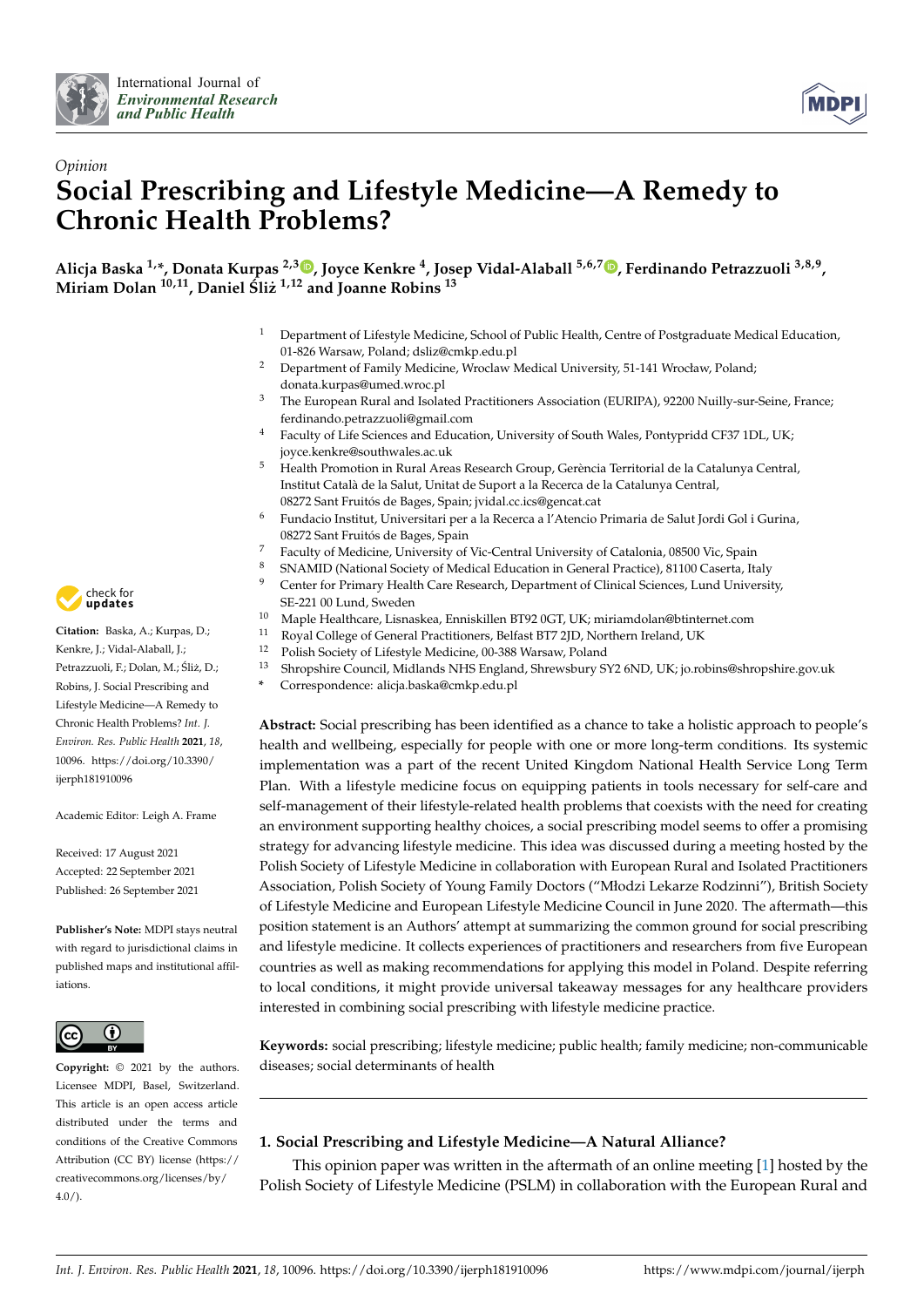Isolated Practitioners Association (EURIPA), the Polish Society of Young Family Doctors ("Młodzi Lekarze Rodzinni"), the British Society of Lifestyle Medicine (BSLM) and the European Lifestyle Medicine Council (ELMC) in June 2020.

In January 2019, the United Kingdom (UK) National Health Service (NHS) issued its Long Term Plan and the Universal Personalised Care Plan, presenting social prescribing (SP) as a key component, "taking a holistic approach to people's health and wellbeing" [\[2\]](#page-8-1). SP was described as being designed to "work for people with one or more long-term conditions, who need support with their mental health, who are lonely or isolated and/or who have complex social needs which affect their wellbeing". In the context of an epidemiological situation in the UK and an analogical situation in most of the developed countries around the world, it is clear that a vast majority of patients who fulfil the above mentioned prerequisites to become SP beneficiaries would also fit into a target group for lifestyle medicine (LM) interventions. To unleash the full potential of LM and SP, the quoted definition could be further extended for SP to work not only with "people with one or more long-term conditions", but with patients having risk factors for those—such as elevated cholesterol or blood glucose levels, etc.

A sustainable lifestyle change that could directly address the underlying causes (rather than treat only the superficial symptoms) of the most challenging chronic health problems is a long process. Some studies estimate that, despite a great potential and proven effectiveness of lifestyle modification for disease prevention, management and even reversal, the non-adherence rates to lifestyle counselling can be as high as 70% [\[3\]](#page-8-2). Undoubtedly, there are many factors that contribute to these unsatisfactory results—both on the part of healthcare providers (deficiency of adequate training in the area of lifestyle medicine, not enough time for effective lifestyle intervention during primary care visits, lack of reimbursement) as well as on the part of patients (for example, insufficient knowledge and low level of health literacy, low socioeconomic status). There is a growing body of evidence indicating that friends, family and social support can act as facilitators to lifestyle behaviour change and play a critical role for example in the prevention of longterm excess weight gain. The importance of approaches that address the interconnected influences of levels of individual, peer/family group, health care team, neighbourhood resources and cultural context have also been particularly emphasized in low-resources settings, disproportionately affected by lifestyle-related diseases. These approaches are said to increase the likelihood that patients could sustain behaviour changes outside the healthcare setting [\[4\]](#page-8-3).

Lifestyle medicine focuses on empowering patients and equipping them with tools necessary for self-care and self-management of lifestyle-related health problems as well as aims to create an environment supporting a healthy lifestyle and healthy choices. Thus, a social prescribing model seems to offer a wide range of solutions to address some of the above-mentioned barriers to lifestyle modification adherence.

It is worth articulating that the concept of SP had been functioning under different names and formats in various countries long before it became the apple of NHS's eye and was introduced on a systemic level, within a structured framework. The principles of social prescribing had been increasingly applied to older populations, in order to deal with loneliness, improving levels of physical activity and mental well-being [\[5\]](#page-8-4).

The next sections of the article present a general overview of the SP as well as the collective experiences of practitioners and researchers from five European countries: United Kingdom (England, Wales and Northern Ireland), Catalonia and Italy. We also define the need and circumstances requiring potential application of a social prescribing model as a tool for lifestyle medicine advancement that, despite referring directly to local conditions in Poland, might provide some universal takeaways for any healthcare provider interested in combining social prescribing with lifestyle medicine practice.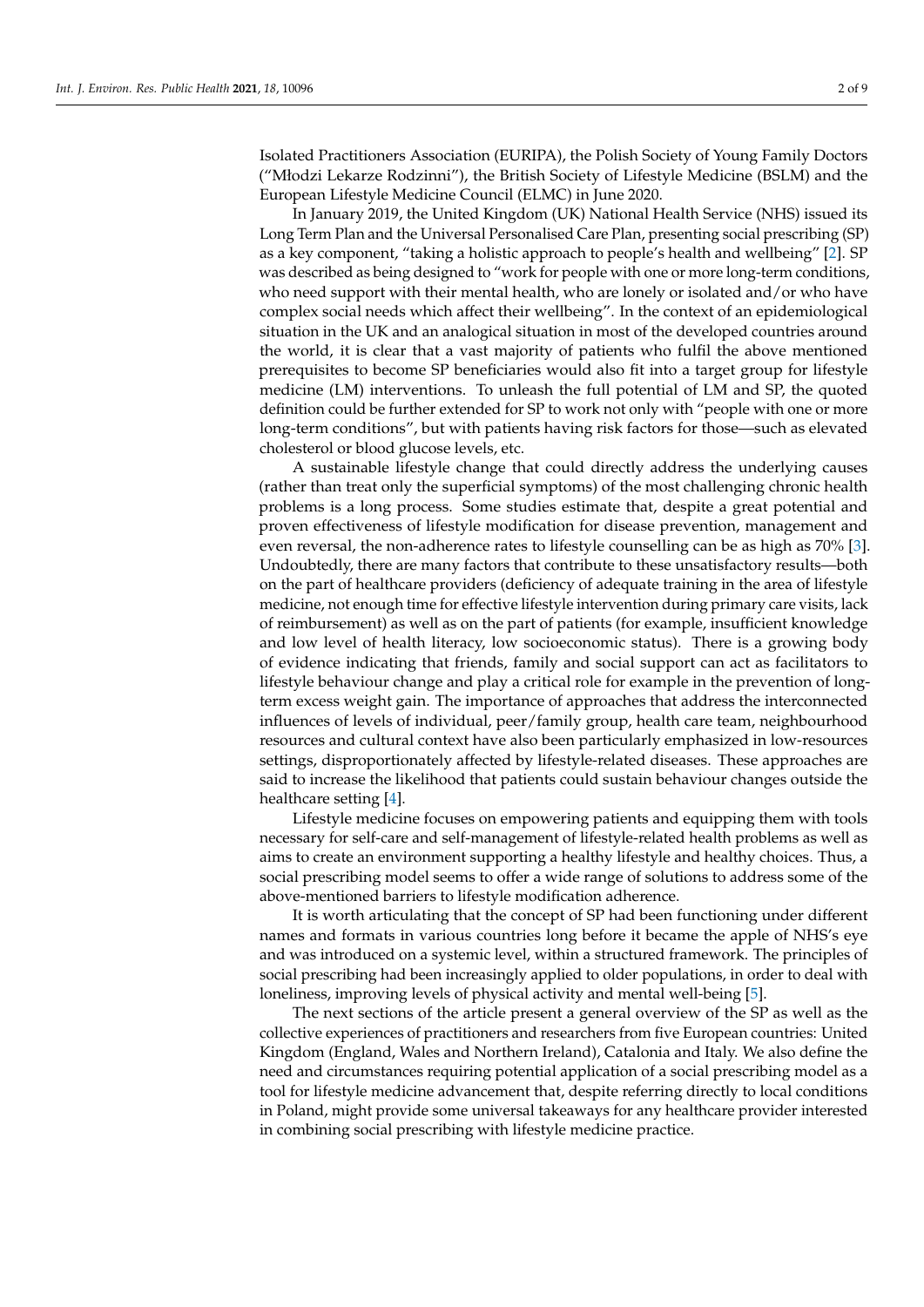### **2. Social Prescribing—Key Principles**

As pointed out by Islam [\[6\]](#page-8-5), social prescribing, sometimes referred to as "community referral", does not seem to have a one agreed definition. Different entities responsible for SP provision in UK (where the term originated) propose few explanations of the concept that could be jointly summarised as "a non-medical referral option for GPs, for other medical and some non-medical professionals and also for self-referral to the sources of support".

In England—a world pioneer in implementing social prescribing at the healthcare system level—the recently published NHS Long Term Plan includes social prescribing as an acknowledged service provision with the new workforce designed to support primary care, offering a non-clinical intervention through a trained Link Worker. Implementing SP into the healthcare system in this way allowed for defining it as a way of enabling GPs (General Practitioners) and other frontline health workers to refer patients to a Link Worker (LK). LK offers a face-to-face conversation during which a personalised solution is codesigned to enable people to access local initiatives and projects provided by the voluntary, community, or social enterprise sector. The patient therefore works out what will work for them, which may be educationally, culturally, employment or environmentally driven (examples would include befriending groups, information on debt, access to employment support, participation in a physical activity or nutrition class, access to arts classes, walking groups, weight management sessions, music therapy and many others).

Social prescribing recognizes the importance and relevance of the impact of wider determinants of health, which cannot be treated by a clinical approach alone. This approach to healthcare has a huge potential to achieve results, which go beyond medicine, and can work alongside clinical interventions in a transformative way by engaging people in new conversations which improves their wellbeing and health. Social prescribing can be utilised to support lifestyle change, reach out to people who are lonely and isolated and address unmet needs which can exacerbate long term health conditions. In England, as in many other countries across Europe, health and care services are facing unprecedented demand. In the UK, it is reported that around 30% of patients visit their GP for a social reason [\[7\]](#page-8-6).

People often experience co-morbidities and social issues at the same time, and may need care from different providers simultaneously. Integrated systems can be designed to organise treatment and prevention so that (health and non-health) services are better coordinated across the whole range of care. Addressing the challenges posed by chronic diseases also requires a change from centralised (typically large central acute systems) to decentralised services (increased primary care facilities in communities).

It is important that building of the evidence base continues on a range of levels, including the impact on patient's health and well-being. The impact of the one-to-one conversation between the Link Worker and the patient, the impact of the 'social prescriptions' accessed in the community and the impact on primary care. Current evidence is focused on the impact of the model on primary care, the acute sector, but there is limited evidence on the impact of the model in mental health services; however, the approach has the potential to reach beyond health sectors.

#### **3. Different Faces of Social Prescribing in Europe**

The different schemes and stages of SP implementation across Europe seem to reflect the multitude of SP definitions mentioned in the previous paragraph.

# *3.1. United Kingdom*

#### 3.1.1. England

In England, the social prescribing model described by the NHS England Long Term plan and supported by guidance issued on what constitutes good practice [\[2\]](#page-8-1) consists of a number of key components such as: a referral mechanism, assessment of needs, through the one to one conversation with the Link Worker, development of a personalised plan, identification of the social prescriptions needed, access to the social prescriptions, follow up contact with the Link Worker, and recording of the impact and outcomes on the patient. In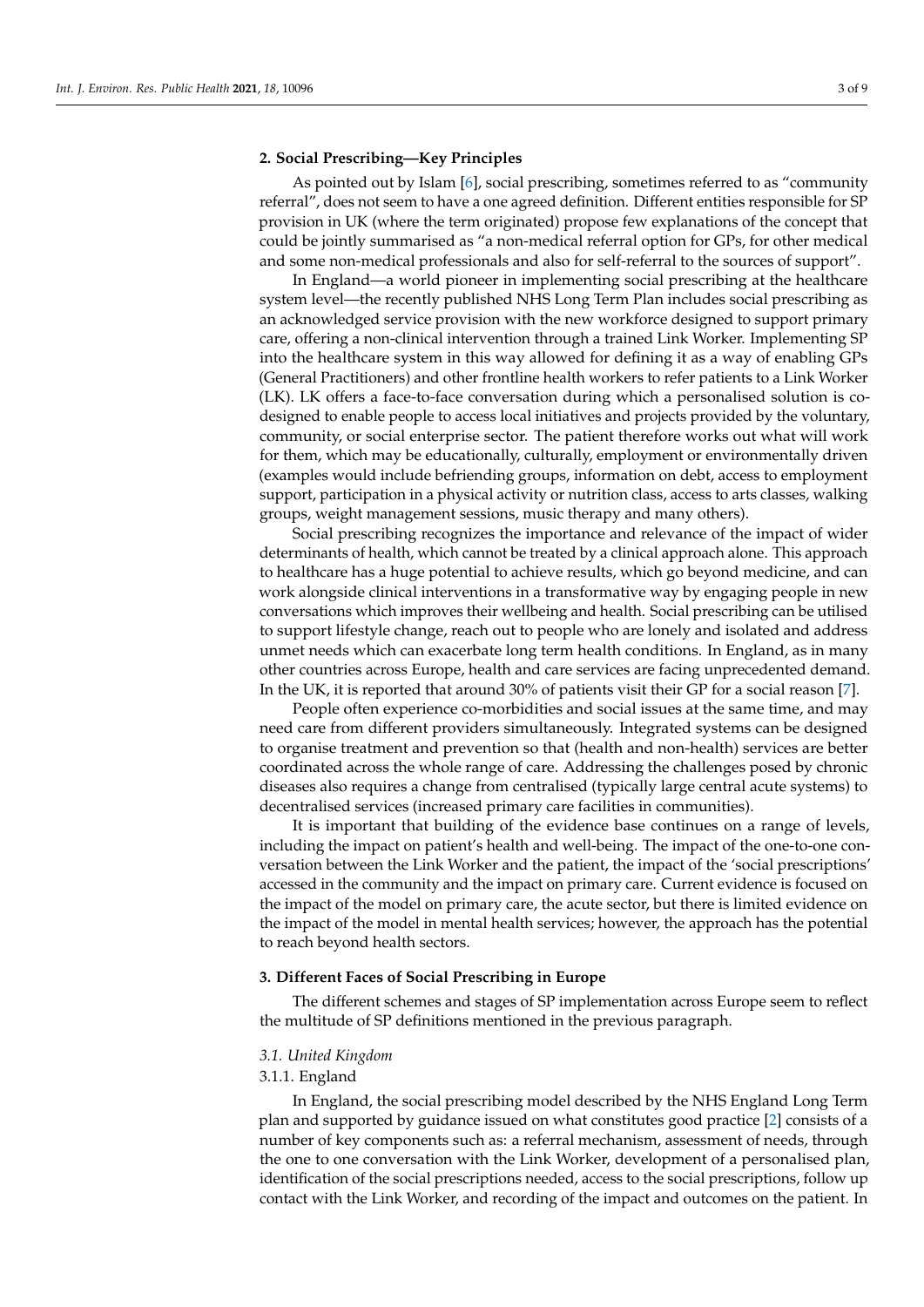this way, the patient's needs are addressed in a more holistic way. Additional guidance has been provided to primary care providers illustrating broader principles for the delivery of a system wide model of success including partnership working with the local government, VCS and community, workforce development and support for community groups. Other essential ingredients include governance, use of population health data to assess need, data collection on outcomes and commitment to funding. This is the biggest investment in social prescribing by any national health system so far and legitimises community-based activities and support alongside medical treatment as part of personalised care [\[2\]](#page-8-1).

#### 3.1.2. Wales

The Well-being of Future Generations (Wales) Act (2015) [\[8\]](#page-8-7) is a document setting out the ambition, permission and legal obligation to improve social, cultural, environmental and economic well-being in Wales. It was envisaged that the Act would make organisations think more about the long-term outcomes, to work better with people and communities and each other, to prevent problems and improve access to wellbeing services and activities and provide a more joined up approach. Thus, it also created new opportunities for SP implementation.

The Welsh Government in Taking Wales Forward 2016–2021 has an acknowledged commitment to social prescribing in the context of sectors (e.g., health, social care, social groups, charities, volunteer groups, housing) working together for the benefit of the community (WG 2016a). This was also supported by the Welsh NHS Confederation in acknowledging that social prescribing models seek to enable people and communities to come together for positive change (WNC 2017). The Welsh Government is also committed to the support for research and creating the evidence base for practice in primary care. In 2008, it funded the Wales School of Primary Care Research which has been continued to be funded and is now known as PRIME (Primary and Emergency Care Research Centre) (WG 2016b). Even though PRIME has distinct clinical research areas, there were always cross cutting themes of lay involvement and engagement, social care and the third sector, communication and knowledge mobilisation (PRIME 2020).

In the last funding round for government support for the research infrastructure in Wales PRIME gained funding for a further five years, but, within that, extra funding was granted for the Wales School of Social Prescribing Research (WSSPR 2020). WSSPR was established to develop social prescribing evaluation methodology so as to enable the provision of evidence and quality standards of evaluation. It is a virtual all-Wales school, building on the work previously completed by the Wales Social Prescribing Research Network (WSPRN) (WCVA 2020). The Welsh Government office of Health & Care Research Wales has provided infrastructure funding for the development of: Methodological framework/guidance; Training resources for researchers: How to evaluate social prescribing; lessons log for practice evaluators. There is also provision for the maintenance of Wales Social Prescribing Research Network (WSPRN) with over 300 members.

#### 3.1.3. Northern Ireland

Social Prescribing in Northern Ireland is primarily delivered by SPRING Social Prescribing [\[9\]](#page-8-8) following on from a pilot project delivered by Bogside and Brandywell Health Forum (BBHF) in the Derry/Londonderry region between 2015 and 2018. SPRING Social Northern Ireland's Healthy Living Centre Alliance (HLCA) and Scottish Communities for Health and Wellbeing (SCHW) have now created a partnership. The funding comes from the National Lottery, the Department of Agriculture, Environment and Rural Affairs and the Housing Executive. People are identified and referred by their primary health care professional using a specific digital platform [\[10\]](#page-8-9). mPower [\[11\]](#page-8-10) is another social prescribing project which will run from 2017 to 2021 and is supported by the European Union's INTERREG VA Programme. The project has created a cross-border service for older people (age 65+) living with long-term conditions across the Republic of Ireland, Northern Ireland and Scotland.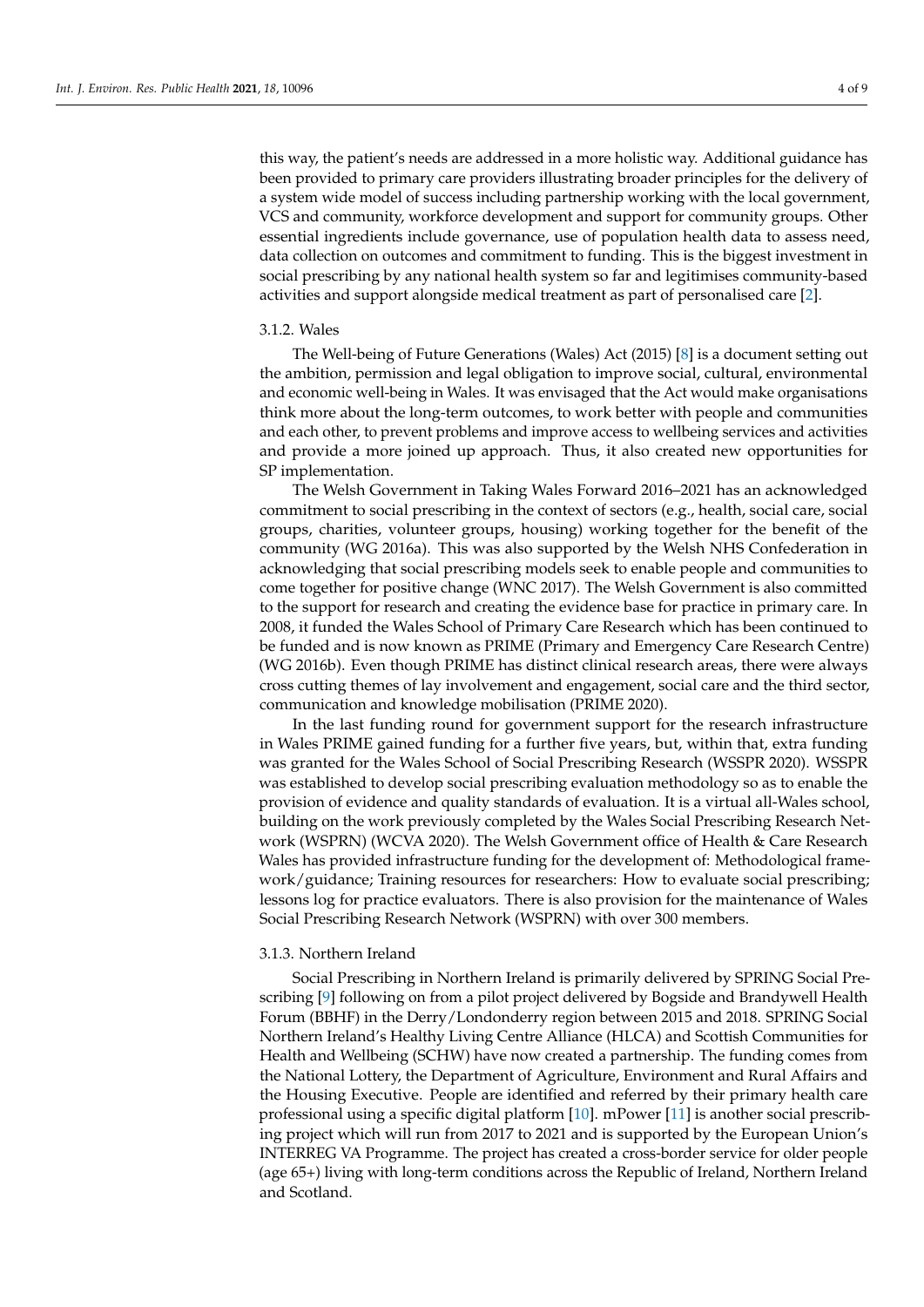Both programmes employ Community Navigators/Link Workers to work with people referred from health and care services to develop wellbeing plans, linking them to activities in their community and at times connecting them to technology to enhance support for health and wellbeing. The aim is to empower patients and communities, support greater independence, reduce reliance on primary healthcare, and ultimately deliver better health outcomes for people and society. The main challenges are the sustainable funding of both organisations going into the future as well as establishing a culture shift from the medical model to the social model of health among their communities and health care professionals.

Miriam stated that, from personal experience as a GP principal working in the largest rural practice in Northern Ireland [\[12\]](#page-8-11), as a member of the local Integrated Care Partnership and regional Local Medical Council and as a practicing social farmer [\[13\]](#page-8-12), it cannot be stressed enough that successful social prescribing initiatives depend on strong local relationships. This is between the multiple sectors including the Community and Voluntary, Primary Care, Secondary Care, Social and Domiciliary Care, public health and importantly local government/council. She felt it was important to fully appreciate each other's role in promoting recovery, rehabilitation, primary and secondary prevention in and of our communities, and we need to challenge each other's and our own perceptions. Through collaboration rather than cooperation, we break the well-meaning silos that can prevent desired outcomes. The identification and supporting of our local champions are essential to make social prescribing work especially in the initial phase.

#### *3.2. Catalonia*

Social prescription in Catalonia was first introduced as a pilot program in 2012. One of its main characteristics is that it was developed specifically from primary health care and uses the Health Assets model [\[14\]](#page-8-13).

The program has a website for the introduction of activities and community resources in each territory [\[15\]](#page-8-14). Social prescription is incorporated through a specific module into primary care electronic medical notes. The module consists of a link to the asset finder that allows, with just one click, to access the activities near the primary care centre depending on the sex and age of the person. The module also consists of two questionnaires for the assessment of emotional well-being (Warwick Edinburgh Mental Well-being Scale-SWEMWBS) and the OSLO-3 social support questionnaire. The module allows the practitioner to write down the referral and to give to the patient a social prescription document with information and contact details of the activity [\[16\]](#page-8-15).

For the implementation of the program of social prescription in a territory, city councils, public health services and primary centres are necessary to develop the following phases of implementation: evaluation of the implantation of the program and creation of alliances, creation of a working group, training of the primary care leaders, identification of community assets, training of other primary care professionals and to start the evaluation of the program.

At the Primary Care level, an action protocol is established that consists of five steps: detection, advice/motivation, referral and monitoring and evaluation of patients. Screening includes identifying potential candidates among people being visited and verifying the need for help with the goal of improving their socialization through a community activity. Motivation counselling is completed taking into account the socioeconomic and family context of the individual. This is why it is necessary to establish a climate of trust and apply an appropriate communication style. The use of the motivational interviewing is recommended. The program proposes a follow-up of people who receive a social prescription at 15 days and at 2 and 6 months through an evaluation of well-being and social support [\[16\]](#page-8-15).

Two leaders from the primary care teams or local authorities interested in implementing social prescription are identified. These leaders will receive training and material to facilitate the initial introductory tasks to create and train a local working group.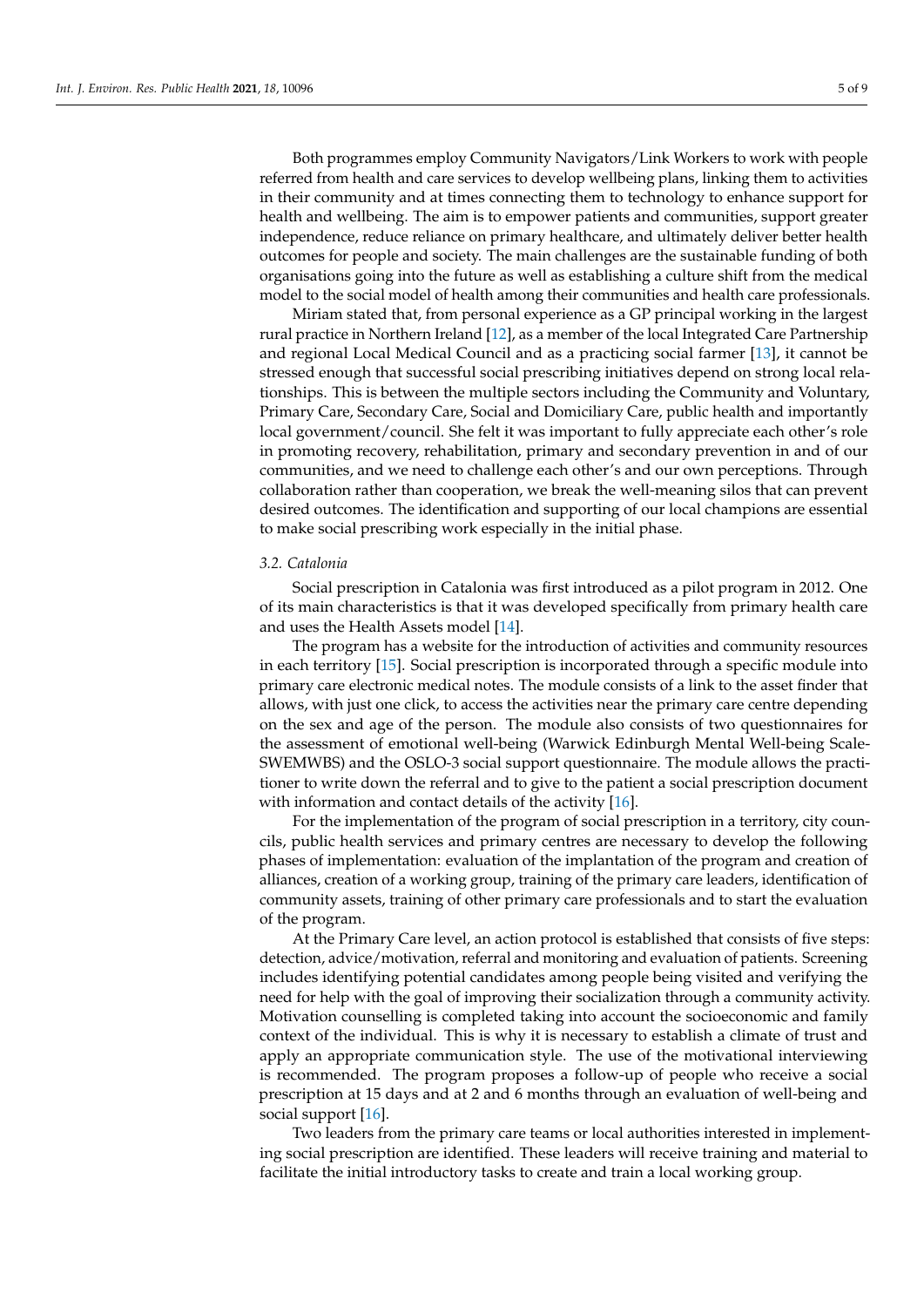Since the start of the project, 288 professionals (97 in public health and 191 in primary care) have received training on social prescription. Twenty-four meetings have been held with local councils and entities at the local level for the dissemination of the program. In January 2018, 433 health centres, 842 libraries and 176 city councils were incorporated into the health assets website. In total, in 2017, the website had 344 activities and 1622 resources. A total of 5817 visits were made to the website between 2015 and 2017 [\[17\]](#page-8-16).

#### *3.3. Italy*

For the time being, social prescribing has not been organized, evaluated or brought under a broad definition of Social Prescribing practice in Italy. What has been observed is a rise of initiatives that could be described as having SP components, mostly delivered by the voluntary and community sector organisations.

A representation of such initiatives—mostly dedicated to the elderly—are initiatives managed by so-called "Social circles" [\[18\]](#page-8-17)—a sort of community centres that involve patients in organised socialising activities like playing cards, dancing, music, theatre, walking tours of the city, etc. It is worth noting that their distribution across the country is not homogenous. There are significant urban-rural divides and North–South disparities in the access to services of that type—typically observed in Italy also in other sectors

The community centres are public places where members of a community tend to come together for group activities, social support, public information and other purposes. They are open for the whole community or for a specialized group within the larger community. Some of them are religious in nature, affiliated and ran by the Italian Christian community.

Apart from everyday activities, community centres also offer a few organized day retreats. Although these are not well-structured, long-term, planned and monitored interventions, they do have a therapeutic potential for addressing the problem of loneliness among the beneficiaries of these activities. In the future, they could provide a promising starting point for SP development in Italy and collaboration between healthcare system, healthcare providers and communities.

The examples presented above (and during the online meeting that preceded creating this opinion paper) seem to serve as a good illustration of the NHS England model of social prescribing [\[2\]](#page-8-1) in action. Its key elements "that need to be in place for effective social prescribing" include:

- easy referral from all local agencies;
- workforce development;
- common outcomes framework;
- support for community groups;
- collaborative commissioning and partnership working;
- creation of a personalized plan.

It can be concluded that the countries in which SP implementation seem to be more advanced (as for the time being) indeed include more of the listed key elements. The case studies show also that the common challenge in SP implementation is the funding (and its sustainability—more threatened if the responsibility for the SP funding lies heavily on the third sector rather than organized at the healthcare system level).

#### **4. Social Prescribing and Lifestyle Medicine in Poland—In Need for New Solutions for the Broken Healthcare System**

As presented in the Introduction, social prescribing could be perceived as a promising tool for lifestyle medicine advancement, extending the impact range of a conventional model of a healthcare system. This novel approach drew the attention of the originators of this opinion statement for two main reasons. One of them is a lack of satisfactory possibilities to practice effective lifestyle medicine interventions within a conventionally structured public healthcare system (with the changes needed both at undergraduate and postgraduate medical education level as well as within the organization of the health care services delivery). The second one—the awareness of the drivers of health behaviours that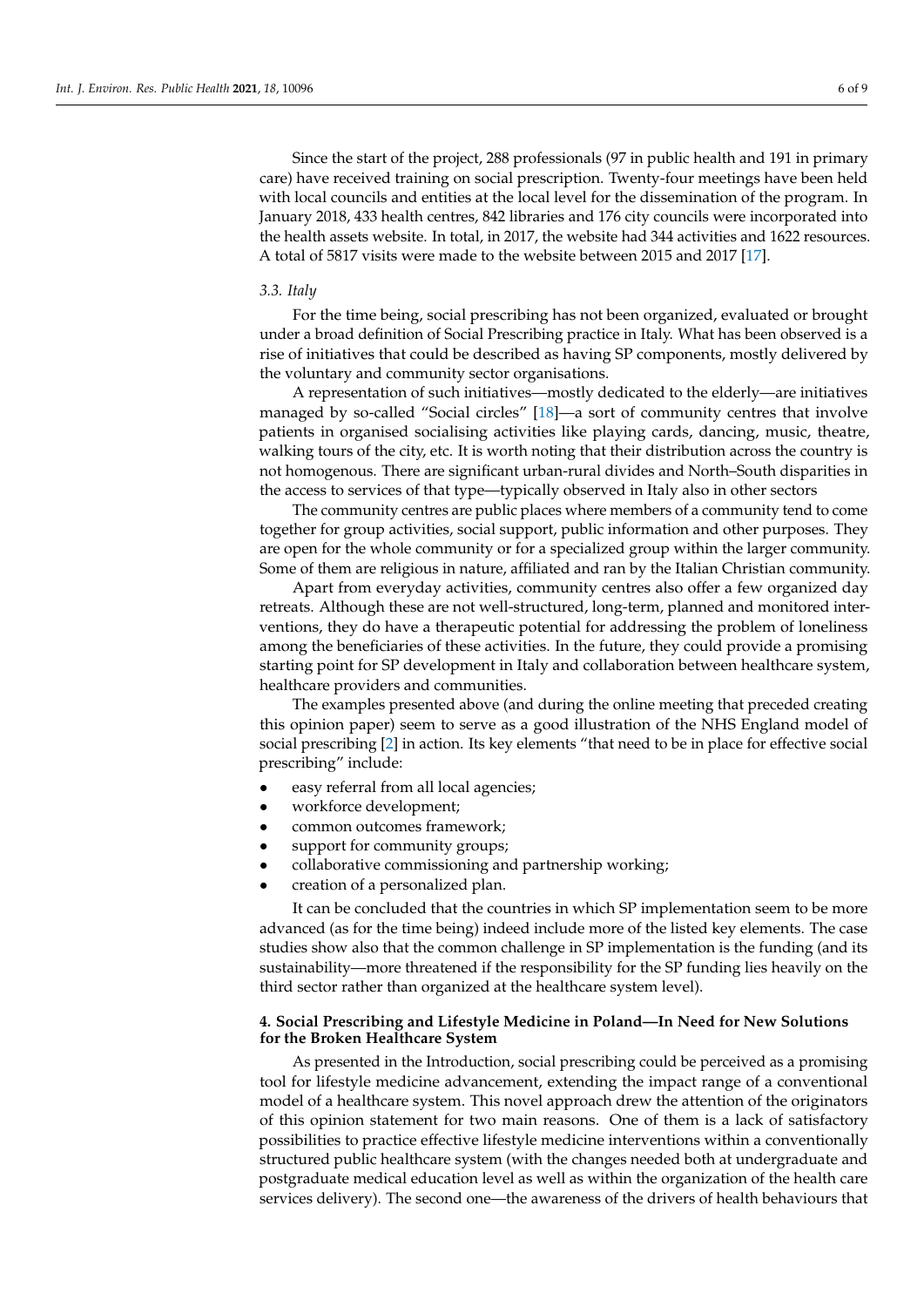require us to look at an individual patient much more broadly, including the environment they live in—is an ally or an obstacle in the pursuit of health.

Even though the major threats for the health of European citizens remain similar among most of the European countries, each country mentioned in the article differs in the way their healthcare systems operate to address them. Since the purpose of the meeting that resulted in creating this particular opinion statement was to open a discussion on social prescribing in Poland, it is worth depicting the specific circumstances that make this approach particularly needed and promising in this country.

The prevalence of lifestyle-related diseases in Poland, as well as the distribution of the underlying risk factors has been generally increasing over past decades, with only a few small exceptions, for example smoking rates. The latest edition of the report by the National Institute of Public Health-National Institute of Hygiene (NIPH-NIH): "Health status of Polish population and its determinants 2020" [\[19\]](#page-8-18) showed that behavioural risk factors are responsible for nearly 44% of deaths, and account for almost 36% of disability-adjusted life years in Poland. As highlighted in the report, behavioural risk factors contributed to a higher proportion of deaths from cardiovascular diseases or cancer and in all-cause mortality in Poland more than the average from all the other countries analysed in the most recent Global Burden of Disease Study from 2019 (respectively 52% vs. 49%, 42% vs. 37% and 44% vs. 38%). The most significant risk factors include hypertension accounting for over 22% of deaths in Poland, tobacco use (20%) and unhealthy diet (20%). The percentage of individuals, who were overweight or obese, was found to be over 60% of Polish population. This clearly indicates the urgent need for implementing systemic solutions at an individual level as well as a whole societal level in order to transform the obesogenic environments currently being experienced by the population.

Taking into account the status quo, there is no doubt that such transformation would require dramatic changes in the provision of the health services in the future. Poland like many countries relied on inpatient secondary care. The excessive use of hospital care coupled with poor financial management has resulted in a common occurrence of hospital financial deficits [\[20\]](#page-8-19). It is also worth noting that the total health spending—both as a share of GDP as well as per capita—remain amongst the lowest in the European Union. The allocation of health expenditures within the EU appears to differ. According to 2018 data presented by the European Statistical Office [Eurostat], on average in the EU, public and private expenditure on preventive care accounted for 2.8% of total health expenditure compared to 2.3% in Poland [\[21\]](#page-8-20). Similar data were collected in an audit during 2012–2015 which was led by the Polish Supreme Audit Office. The results and recommendations presented in the report published in 2018 "Healthcare system in Poland—current state and desirable direction of change" state that financing of prevention was both lacking and wrongly allocated [\[20\]](#page-8-19). Even greater disparity can be observed when comparing the preventive care expenditure in relation to population size. The EU average is over four times greater for preventive care spending than in Poland (82 vs. 19  $\epsilon$  per inhabitant) [\[21\]](#page-8-20). On the other hand, recent years were marked with a growing interest in public discussion on prevention as well as a continuing search for solutions to manage NCDs with nonpharmaceutical interventions, also at the healthcare system level (some examples include recently launched programs: POZ Plus [\[22\]](#page-8-21) focused on prevention in the biopsychosocial model and Prophylaxis 40 Plus (lab tests, blood pressure, body weight, height, waist circumference, BMI, regularity of the heart rhythm) program directed to all aged 40 and over). This could possibly create a window of opportunity for the LM/SP advancement.

Another challenge faced by the Polish healthcare system is the shortage of healthcare professionals. The numbers of doctors and nurses are the lowest in the EU (2.4 and 5.1 per 1000 of population, respectively). The percentage of general practitioners (GPs) is the second lowest in the EU (9% vs. EU average: 23%). To compensate for this deficit, paediatricians and internal medicine specialists are allowed to work as GPs. Medical personnel are also unevenly distributed—the density of doctors varies by almost 70% from district to district [\[23\]](#page-8-22). Insufficient outpatient care, poor financial management and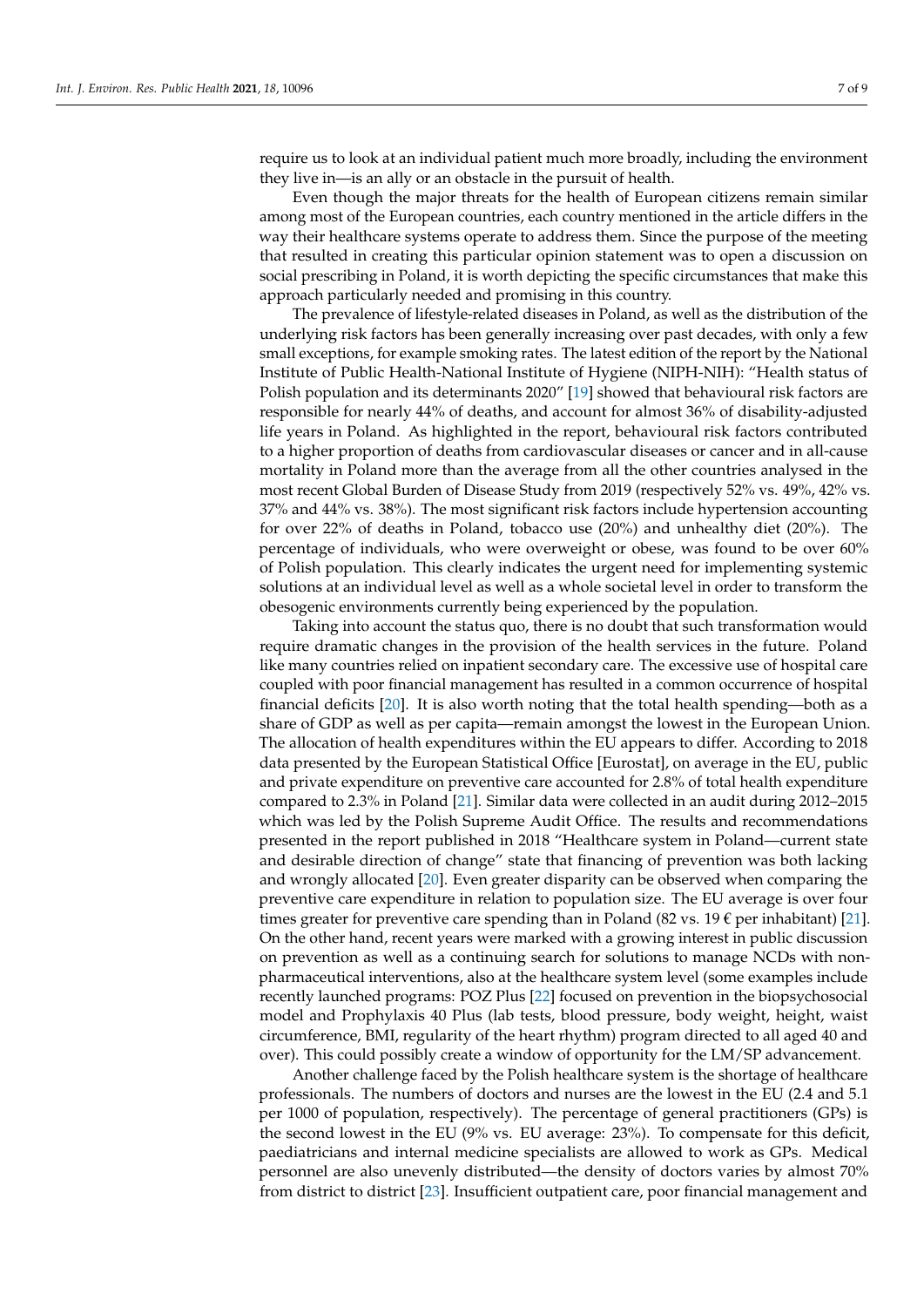shortages in the healthcare workforce have resulted in limited access to health services for general population, long queues and shortened visit times serve as examples of their consequences. They also add up to the burden of other obstacles in lifestyle medicine provision, mentioned in the Introduction, collectively leading to failures in addressing behavioural risk factors.

All of the above emphasize the need for re-organization of the current structure of healthcare system, justifying the need for seeking and developing new tools as well as methods that could help in addressing some of the most pressing issues. The international experience from SP implementation and development presented in the previous section, juxtaposed with the specific data regarding the situation in Poland, could serve as an initial guidance to include SP in the discussion on the healthcare reform and lifestyle medicine advancement.

#### **5. Conclusions**

As outlined in the report "Social prescribing in Wales" [\[24\]](#page-8-23), "social prescribing is an opportunity to implement sustained structural change to how a person moves between professional sectors and into their community. Social prescribing is part of a wider movement that signifies a shift from traditional top-down models of care delivered in hospitals and GP surgeries to a non-medical, more networked approach by placing the patient at the centre of their care, promoting independence and personal responsibility, and contributing to the common good." When lifestyle change and health behaviours are discussed, SP has the potential to bridge the gap between the knowledge (awareness of health risks and advised—by healthcare professionals—lifestyle modification) and behaviour (adapting and sustaining a new lifestyle). It also provides an opportunity for extending a multidisciplinary care over the patient—one of the paradigms of successful lifestyle medicine interventions. Although the analysis of effectiveness of social prescribing interventions exceeds the framework of this article, the Authors want to emphasize the need for proper planning and delivering SP programs. The available body of evidence allows for presenting SP as a tool with great potential for reducing lifestyle-related burden although requires from prospect SP implementors reviewing good practices and acknowledging programs that failed to deliver any notable change in health outcomes of its beneficiaries. The Authors also believe that future discussions on lifestyle medicine provision via social prescribing should focus next on identifying local (national) stakeholders and assessment of the opportunities for the system-level implementation, considering sustainable financing schemes as well as should include a more thorough analysis that would compare the different approaches to tackle the deficiencies in the healthcare system.

**Author Contributions:** Conceptualization, D.K., A.B.; writing—original draft preparation, A.B., D.K., J.V.-A., F.P., M.D., J.R.; writing—review and editing, D.K., J.K.; supervision, D.K., D.S. All authors ´ have read and agreed to the published version of the manuscript.

**Funding:** This research received no external funding.

**Institutional Review Board Statement:** Not applicable.

**Informed Consent Statement:** Not applicable.

**Acknowledgments:** As this opinion paper was written in the aftermath of an online meeting "Social prescribing and lifestyle medicine—remedy to chronic health problems?" hosted on 1 June 2020, the authors would like to acknowledge Rob Lawson—Chairman of the British Society of Lifestyle Medicine and President of the European Lifestyle Medicine Council and Dominik Lewandowski— President of the "Młodzi Lekarze Rodzinni" (Young Family Doctors) for their contribution to the discussion.

**Conflicts of Interest:** The authors declare no conflict of interest.